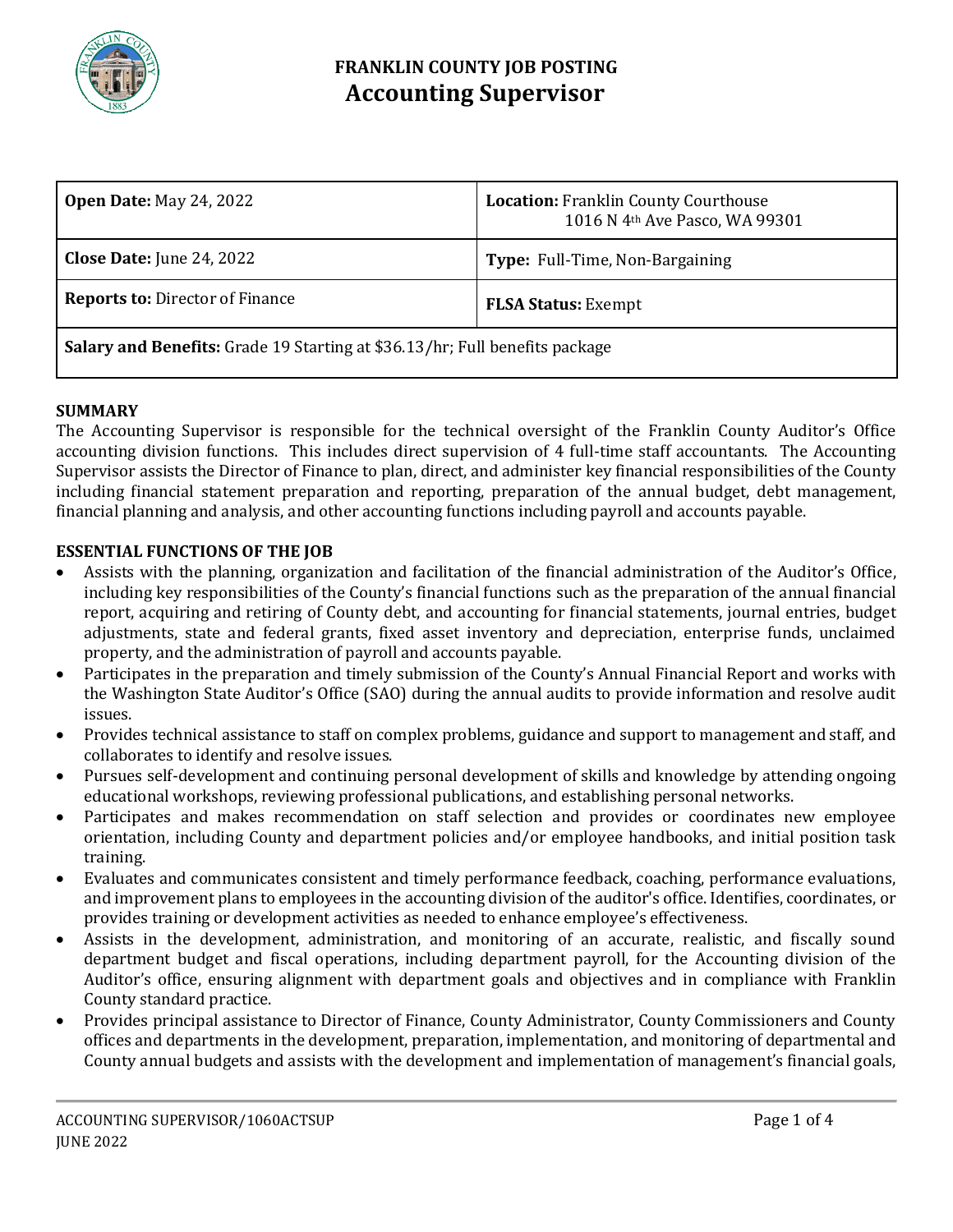## **FRANKLIN COUNTY JOB POSTING Accounting Supervisor**

objectives, and priorities.

- Monitors and analyzes current budget and presents information and responds to related questions while preparing documentation for the monthly Budget Review Committee meetings with County managers.
- Compiles, analyzes, and assists with presenting information regarding bond ratings at meetings with the bond broker, commissioners, and finance committees.

### **KNOWLEDGE, SKILLS, AND ABILITIES**

- Expert knowledge of Generally Accepted Accounting Principles (GAAP), Accounting and auditing practices and procedures as prescribed by the Governmental Accounting Standards Board (GASB), and Washington State Budgeting, Reporting and Accounting System (BARS) for accounting principles, procedures, account coding and reporting.
- Proficient knowledge of payroll processing, terminology, and elements relating to payroll and confidentiality relating to HIPAA (Health Insurance Portability and Accountability Act).
- Proficient knowledge of Franklin County business and financial acumen and the application and interpretation of Franklin County policies and procedures and federal, state, and local rules, laws, regulations, legislation, codes, and ordinances as they relate to area(s) of assignment according to current department and County practices.
- Expert knowledge of principles, practices, and techniques and related to tools, equipment, and technology as they relate to area(s) of assignment according to current department and County practices.
- Proficient knowledge of principles and practices of management as applied to supervision, training, performance evaluations, program planning, staffing, budgeting, coordination, analysis, and evaluation of programs, policies, operational needs, and staff development.
- Expert skills in troubleshooting and resolving issues or problems by analyzing problems, identifying alternative solutions, interpreting compliance documentation, projecting consequences of proposed actions and implementing recommendations in support of goals.
- Expert time management and mental and physical organization skills that support the ability to focus, have clarity, and use strategy to fulfill a variety of tasks successfully.
- Expert computer skills in Word, Excel, Outlook, the internet for research, and the ability to learn and develop proficient skills in the current County-wide enterprise resource planning software.
- Ability to delegate effectively and to convey clear expectations and boundaries while developing an atmosphere of trust and support where employees are encouraged to try new approaches and solutions to problems.
- Ability to exercise a high degree of independent judgment and discretion and maintain the confidentiality of sensitive and/or confidential information.
- Ability to write and speak clearly and concisely and to express ideas and recommendations effectively orally and in writing.
- Ability and willingness to establish and maintain communication and working relationships with peers, representatives from other agencies, vendors, public officials, and the general public using courtesy, tact, and good judgment.
- Ability to effectively present information, findings, proposals, training, or other information to a variety of audiences by clearly articulating, engaging the audience, assessing the needs of the audience, and using appropriate materials to help audience understand the message.

#### **WORK ENVIRONMENT**

The work environment characteristics described here are representative of those an employee encounters while performing the essential functions of this job. Reasonable accommodations may be made to enable individuals with disabilities to perform the essential functions.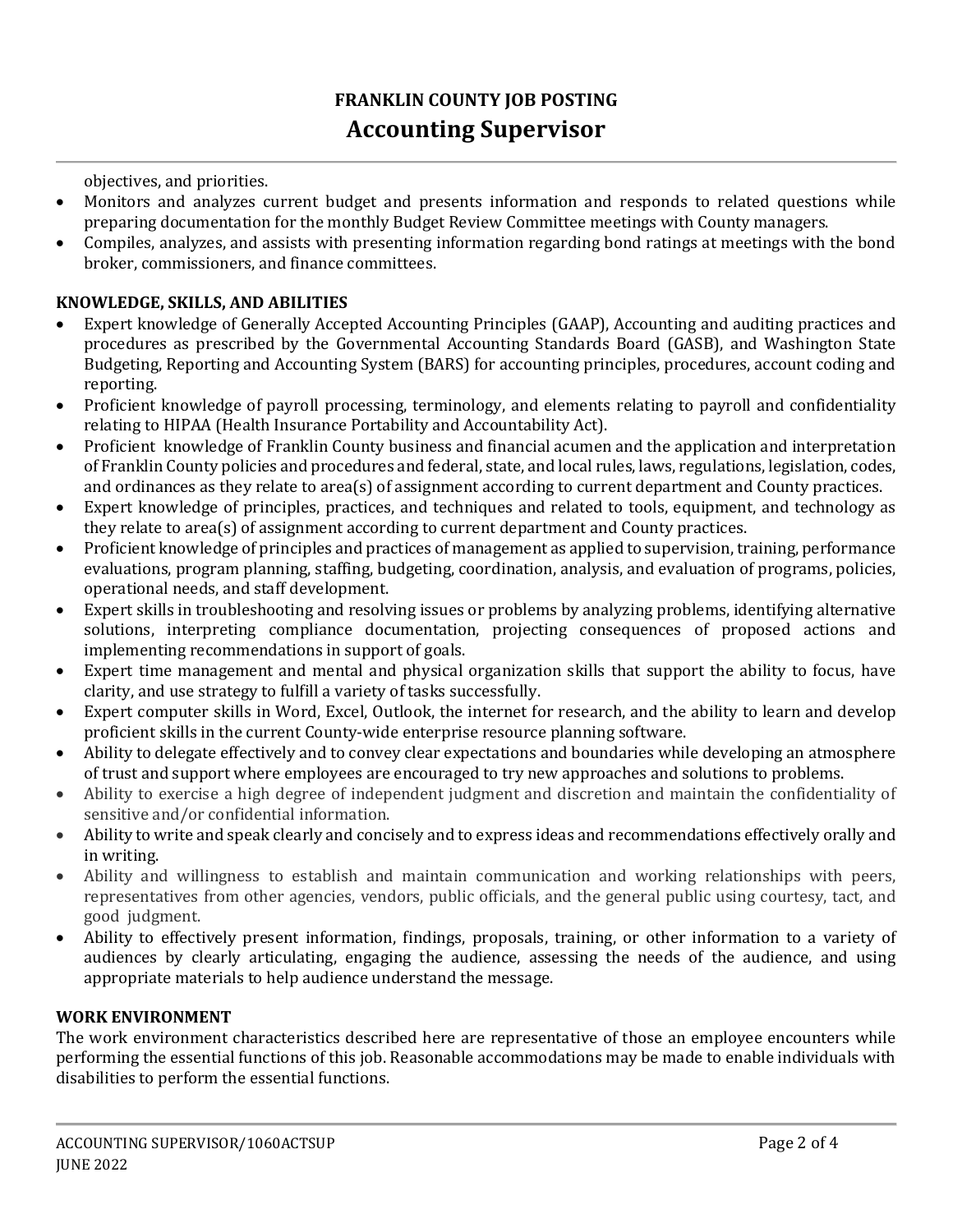# **FRANKLIN COUNTY JOB POSTING Accounting Supervisor**

- Work may be performed in the following environmental conditions:
	- constantly: in an office environment, and
	- occasionally: near moving mechanical parts.
- The noise level in the work environment is usually moderate, a typical office environment.

#### **PHYSICAL DEMANDS**

The physical demands described here are representative of those that must be met by an employee to successfully perform the essential functions of this job. Reasonable accommodations may be made to enable individuals with disabilities to perform the essential functions.

The person in this position must be able to

- spend the following amount of time in an activity:
	- constantly: sit for extended periods of time and use hands and/or fingers to handle, feel, or operate equipment or tools, and
	- frequently: talk or hear and reach with hands and arms, and
	- occasionally: stand or walk for extended periods of time, climb, pull, push or balance, and stoop, kneel, crouch, or crawl.
- carry or transport up to 50 pounds occasionally.
- have peripheral vision, depth perception, the ability to adjust focus, and have close vision (1-20 inches) and distance vision (20 feet or more).

### **QUALIFICATIONS**

### REQUIRED EDUCATION AND EXPERIENCE

- Bachelor's degree in business, accounting, or related field.
- Two years of supervisory or management experience.
- Five years of progressively responsible accounting experience including general ledger accounting and financial statement preparation.
- Experience with accounts payable, purchase orders, and encumbrance systems.
- OR
- Any combination of education and experience which would provide the applicant with the desired knowledge, skills, and abilities required to perform the job.

### PREFERRED EDUCATION AND EXPERIENCE

- CPA Certification
- Supervisory or management experience with a municipal entity.

### LICENSES, CERTIFICATES, AND OTHER QUALIFICATIONS

- Employment at Franklin County is contingent upon the results of a background check and eligibility for coverage by the County's liability insurance carrier. Depending upon the position, background checks may include personal and professional references, social security verification, education and professional licensing verification, financial history, and criminal history.
- Valid driver's license if driving a vehicle for County business.